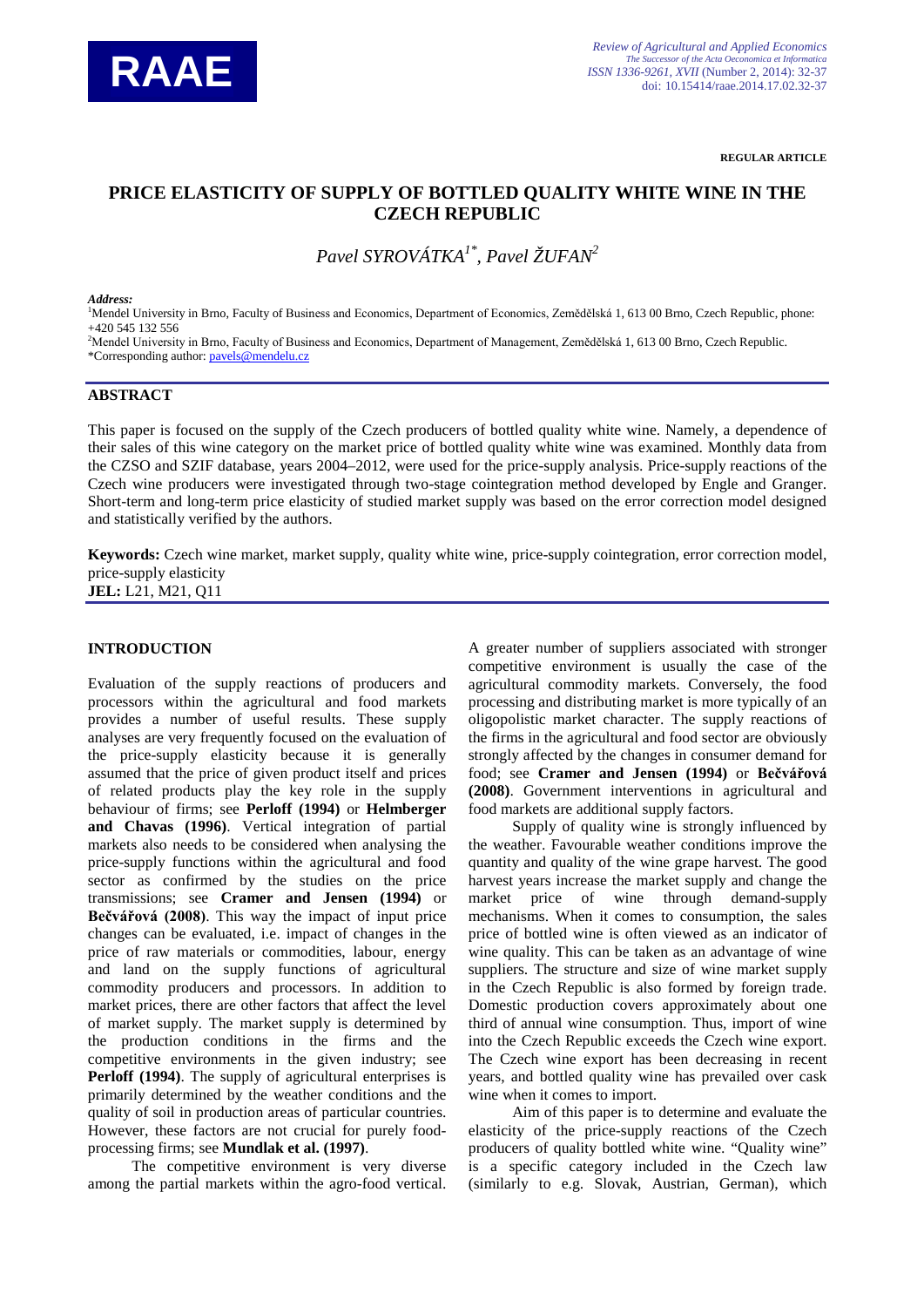means, that the wine is produced without an addition of sugar. The price elasticity of given supply will be examined within the Czech wine market from 2004 to 2012. The supply reactions of Czech wine producers will be observed through their realized monthly sales of the quality bottled white wine. Volume of the wine sales will be investigated in relation to the market price of quality bottled wines. This paper will analyse the long-term and short-term price elasticity of studied market supply. The analysis of both categories of price-supply elasticity is based on the log-linear EC model designed and statistically verified by the authors.

## **MATERIAL AND METHODS**

Data for the evaluation of price sensitivity of the supply of the Czech producers of quality white wine in bottles in the years 2004–2012 were obtained from the Czech Statistical Office (CSO) and State Agricultural Intervention Fund (SAIF). Monthly time series of the prices  $(PW_t)$ , at which the Czech wine producers sell quality bottled white wine into the shops, restaurants and catering facilities or wine distributors, were obtained from the database of CSO. Thus,  $PW_t$  does not represent consumer prices, at which households buy the quality bottled white wine. These prices are recorded in CZK per 1 litre. Time series of monthly sales of the Czech producers of quality white wine in bottles  $(QW_t)$  were taken from the SAIF database. Czech producers' monthly sales of quality bottled white wine are recorded in hectolitres. Within the studied period (2004–2012), 108 observations of  $PW_t$  and  $QW_t$  were available for price-<br>supply analysis, thus  $t = 1, 2, ..., 108$ . For  $t = 1, 2, \ldots, 108.$ distinguishing the given time index  $(t)$ , the Student test statistic was reported as *t*-statistics in this article. However, the level of prices and sales of the quality bottled white wines were expressed via the logarithms, thus the examining was based on the time series of  $\ln PW_t$  and  $\ln QW_t$ , because log-linear specification of model is convenient for elasticity analysis. Through the double log-linear specification of the supply model, it is possible to immediately determine the coefficient of the price-supply responses of wine producers. Time series of  $\ln PW_t$  and  $\ln QW_t$  are shown in Figure 1.



**Figure 1** Development of price and sales of quality white wine (calculated by authors)

Stationarity and order of integration of the logarithmically transformed time series of the prices and sales of the quality bottled white wine was studied first; see **Engle – Granger (1987)**. ADF tests were applied for this purpose. The stationarity of  $\ln PW_t$  and  $\ln QW_t$  was not tested around zero, because the market prices of bottled quality white wine and volumes of its sales cannot achieve a negative value.

Within ADF tests of  $\ln PW_t$  and  $\ln QW_t$  the twelve-month lag was considered as theoretical maximum, which is generally recommended for the monthly time series; see e.g. **Hušek, (1999)**. This recommendation regarding the theoretical maximum of time lag was respected within all ADF tests in this article. However, the applied length of lag within autoregressive models for testing of  $\ln PW_t$  and  $\ln QW_t$ time series was reduced in relation to the results of AIC and *t*-tests for each parameter. Based on the ADF test, it was found that the time series of  $\ln PW_t$  and  $\ln QW_t$  are non-stationary, or the presence of a unit root in them could not be rejected at a statistically satisfactory level of significance (5 %). Through the first-order differences, the logarithmic time series of the prices and sales of bottled quality white wines reached stationary development. Time series of  $\ln PW_t$  and  $\ln QW_t$  are thus integrated order one.

After examining the stationarity and integration order of monthly time series of logarithmic prices and sales of bottled quality white wine, a cointegration was analysed. The cointegration of  $\ln PW_t$  and  $\ln QW_t$  was evaluated through Engle and Granger procedure; see **Engle – Granger (1987)**, **Arlt (1999)** or **Hušek (1999**). For the evaluation of the long-term and short-term price elasticity of supply of the Czech producers of bottled white quality wine, the Error Correction Model (ECM) was developed and applied. The specification of ECM in terms of lag settings within the considered variables was based on testing various forms of ADL models with one exogenous variable (the price of bottled quality white wine); see **Pindyck – Rubinfeld (1998)**. When selecting a suitable ADL model, there was an emphasis on value of adjusted determination coefficient:  $\bar{R}^2$ , autocorrelation coefficient of the first order:  $\rho(1)$ , and AIC.

## **RESULTS AND DISCUSSION**

Based on AIC and *t*-tests of individual parameters, autoregressive processes in a logarithmic time series of monthly prices of bottled quality white wine  $(\ln PW_t)$ can be adequately expressed through the model with the constant and trend with the lag of four months. The estimation of mean value of the parameter  $(a - 1)$  in this autoregressive model attained the level of −0.318441, thus  $a = 0.681559 + 0.141393$ . Test statistic  $\tau$  equalled  $-2.25217$ . The asymptotic significance level of  $\tau$ -test was  $\alpha(\tau) = 0.4598$ . These results indicate that the presence of a unit root in the logarithmic time series of monthly prices of bottled quality white wine could not be rejected. Other important statistical characteristics of the autoregressive model for time series of  $ln PW_t$  were:<br>a) constant:  $c = 1.19082 + 0.528368$ 

 $c = 1.19082 \pm 0.528368$  with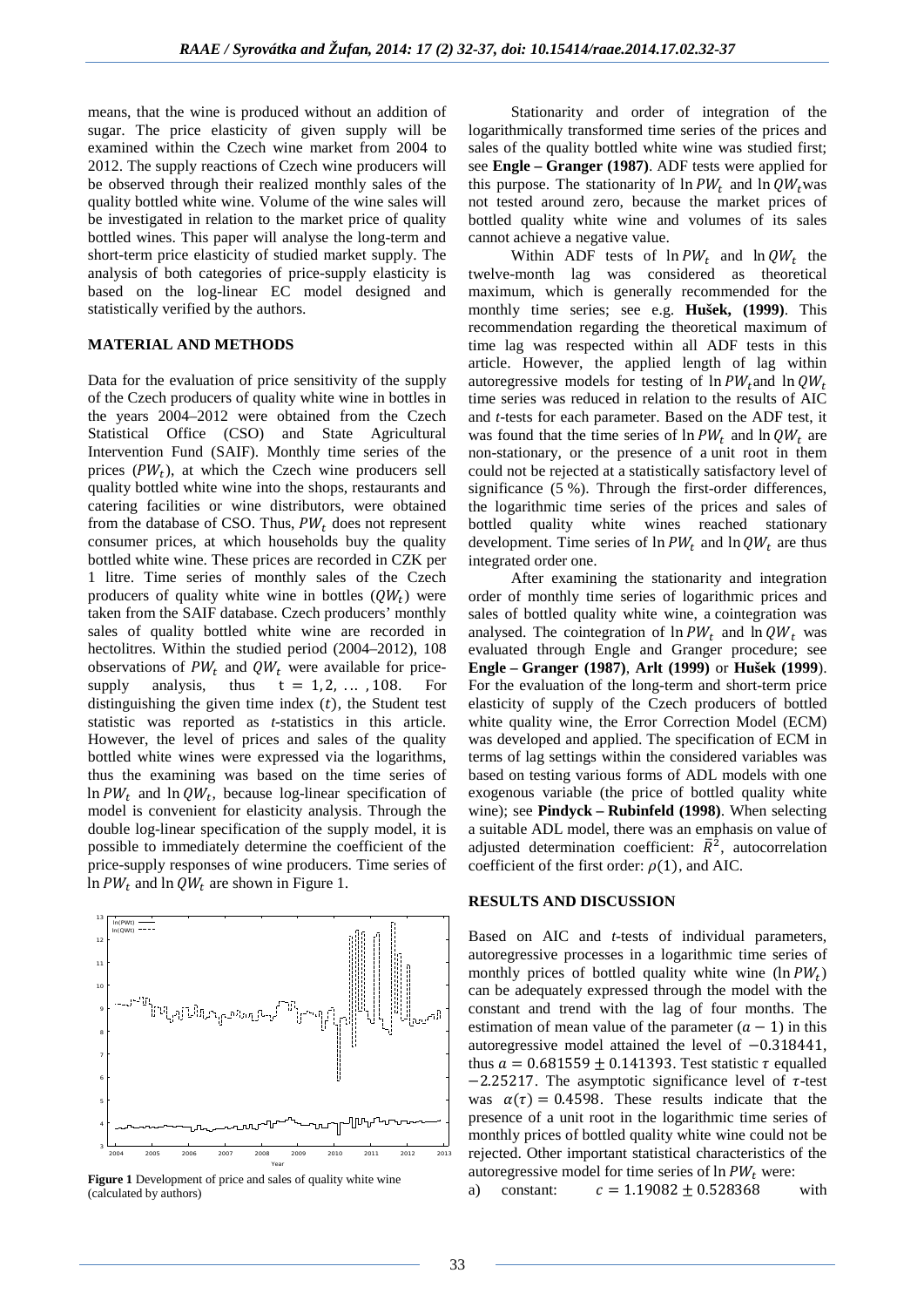$t_c = 2.254$  and  $\alpha(t_c) = 0.0265$ ,

- b) parameter of linear trend:  $b = 0.00115026 \pm$ 0.000577860, with  $t_h = 1.991$  and  $\alpha(t_h) =$ 0.0494,
- c) coefficient of the first order autocorrelation of residues  $\rho_u(1) = 0.024$ , and
- d) the statistical significance of lag differences  $F_{\lambda}(4; 96) = 4.745; \alpha(F_{\lambda}) = 0.0015.$

According to the result of AIC and *t*-tests of individual parameters, autoregressive processes in the logarithmic time series of the monthly sales of bottled quality white wine  $(\ln QW_t)$  could be satisfactorily captured by the model with constant and lag of four months. Mean value of the parameter  $(a - 1)$  in model of autoregressive process achieved the level −0.5311111, thus  $a = 0.468889 \pm 0.202002$ . Statistics  $\tau$  has the value  $-2.62924$ . The asymptotic significance level of  $\tau$ test achieved the value  $\alpha(\tau) = 0.08701$ , i.e. 5 % <  $\alpha(\tau)$  < 10 %. In line with the determined  $\alpha$  level of  $\tau$ test, it is not possible to reject the zero value of parameter  $(a - 1)$  with 95% probability, but at 90% level of probability, it is already possible. Subsequently authors considered stationarity of  $\ln QW_t$ . Other important statistical characteristics of the autoregressive model of

- $ln QW_t$  were:<br>a) cons constant:  $c = 4.73603 \pm 1.81138$ , where  $t_c = 2.615$  with  $\alpha(t_c) = 0.0104$ ,
- b) coefficient of the first order autocorrelation of residues:  $\rho_n(1) = -0.010$ , and
- c) the statistical significance of lag differences:  $F_1(5; 95) = 4.843$ ;  $\alpha(F_1) = 0.0005$ .

The principle of ADF tests of unit root was also applied in determining the order of integration of the examined logarithmic monthly time series of prices and sales of bottled quality white wine. For the purpose, the monthly time series were converted to the time series of the first differences of original values:  $\Delta \ln PW_t$  and  $\Delta$ ln PW<sub>t</sub>. ADF tests of parameter ( $a = 1$ ), i.e. the calculation of  $\tau$ -statistics and its significance level  $\alpha(\tau)$ were then performed on the autoregressive models.

Selection of the most appropriate model of the autoregressive processes in differentiated time series of logarithmic prices and sales was the same as in case of time series of  $\ln PW_t$  and  $\ln QW_t$ , i.e. it was based on AIC and *t*-tests for individual parameters. According to results of these criteria, the lag in examined autoregressive model was also adjusted. ADF tests of unit roots in differentiated time series of logarithmic price and sales were, in both case, conducted through autoregressive model without constant and trend. Lag in autoregressive model was set to one month.

The differentiated logarithmic time series of monthly sales and prices of bottled quality white wine showed stationarity around zero. Other important details for this test of stationarity are contained e.g. by **Arlt (1999)**. The estimation of mean value of the parameter (α– 1) in this model attained the level of −1.93306, thus  $a = -0.93306 \pm 0.163240$ . Test statistics  $\tau$  for the parameter  $(a - 1)$  was  $\tau = -11.8419$  and its asymptotic level of statistical significance was  $\alpha(\tau) = 2.045$  \*  $10^{-24}$ . The  $\tau$ -test indicates that the existence of a unit

root in  $\Delta$ ln  $PW_t$  is possible to reject with very high probability. In the autoregressive model with the constant and one-month lag, the autocorrelation coefficient of the first order was equal  $\rho_u(1) = -0.059$  and estimation of  $a_1 = 0.291867 \pm 0.0943452$ ;  $t_{a1} = 3.094$  and  $a_1 = 0.291867 \pm 0.0943452$ ;  $\alpha(t_{a1}) = 0.0025.$ 

In accordance with the results of AIC and *t*-tests, the autoregressive processes in the differentiated time series of logarithmic monthly sales of quality white wine in bottles can be captured by model without constant and with one-month lag. Mean value of the parameter  $(\alpha - 1)$ in given autoregressive model achieved the level  $-1.87218$ , thus the estimation of  $a = -0.87218 \pm 1.0001$ 0.176024. Statistics  $\tau$  for the  $(\alpha - 1)$  attained value  $\tau = -10.6359$  and its asymptotic level of the statistical significance was  $\alpha(\tau) = 3.562 \times 10^{-21}$ . The results of  $\tau$ test indicate that the presence of unit root in time series  $\Delta$ ln $QW_t$  could be to reject with very high probability. The autocorrelation coefficient of the first order reaches the value of  $\rho_u(1) = -0.031$  and the estimation of parameter  $a_1$  was  $0.147890 \pm 0.0974866$  with  $t_{a_1} =$ 1.517 and  $\alpha(t_{a1}) = 0.1323$ .

From the results of performed ADF tests, the monthly time series of the logarithmic prices and sales of bottled quality white wine appear to be as non-stationary, with 95% level of probability. Stationarity of the both investigated time series is attainable after the first differencing. After the first-order differences, time series of the logarithmic monthly prices and sales are integrated of the order zero:  ${\{\Delta \ln PW_t\} \sim I(0), \{\Delta \ln QW_t\} \sim I(0).}$ Thus, the non-differenced time series are integrated of order one:  $\{\ln PW_t\} \sim I(1)$ ,  $\{\ln QW_t\} \sim I(1)$ .

The cointegration of  $\ln PW_t$  and  $\ln QW_t$  was analysed through Engle-Granger procedure (EG test). EG test was used to evaluate the long-term relationship between levels of the prices and sales of bottled quality white wine, i.e. long term supply function on the market for investigated category of wine. Necessary prerequisite for EG test, it is that both time series are non-stationary and integrated of the first order, was confirmed by results of the ADF tests. A cointegration regression, which captures the static shape of the wine processors' supply (law of increasing supply – see **Nicholson, 1992**) was estimated for the purpose of EG testing procedure. Longterm static supply of the processors of bottled quality white wine was based on the log-linear function without constant (Eq. 1):

$$
\ln QW_t = B * \ln PW_t + r_t. \tag{1}
$$

The residues  $r_t$  were determined by the cointegration regression (Eq 1). Subsequently, ADF tests of unit root in the time series of residues were performed. Autoregression model without constant and trend was used for these ADF tests of unit root. Lag in this autoregressive model was set in response to results of AIC in combination of *t*-tests of the individual parameters.

After proving cointegration between the monthly time series of logarithmic prices and sales of bottled quality white wine, there was estimated and statistically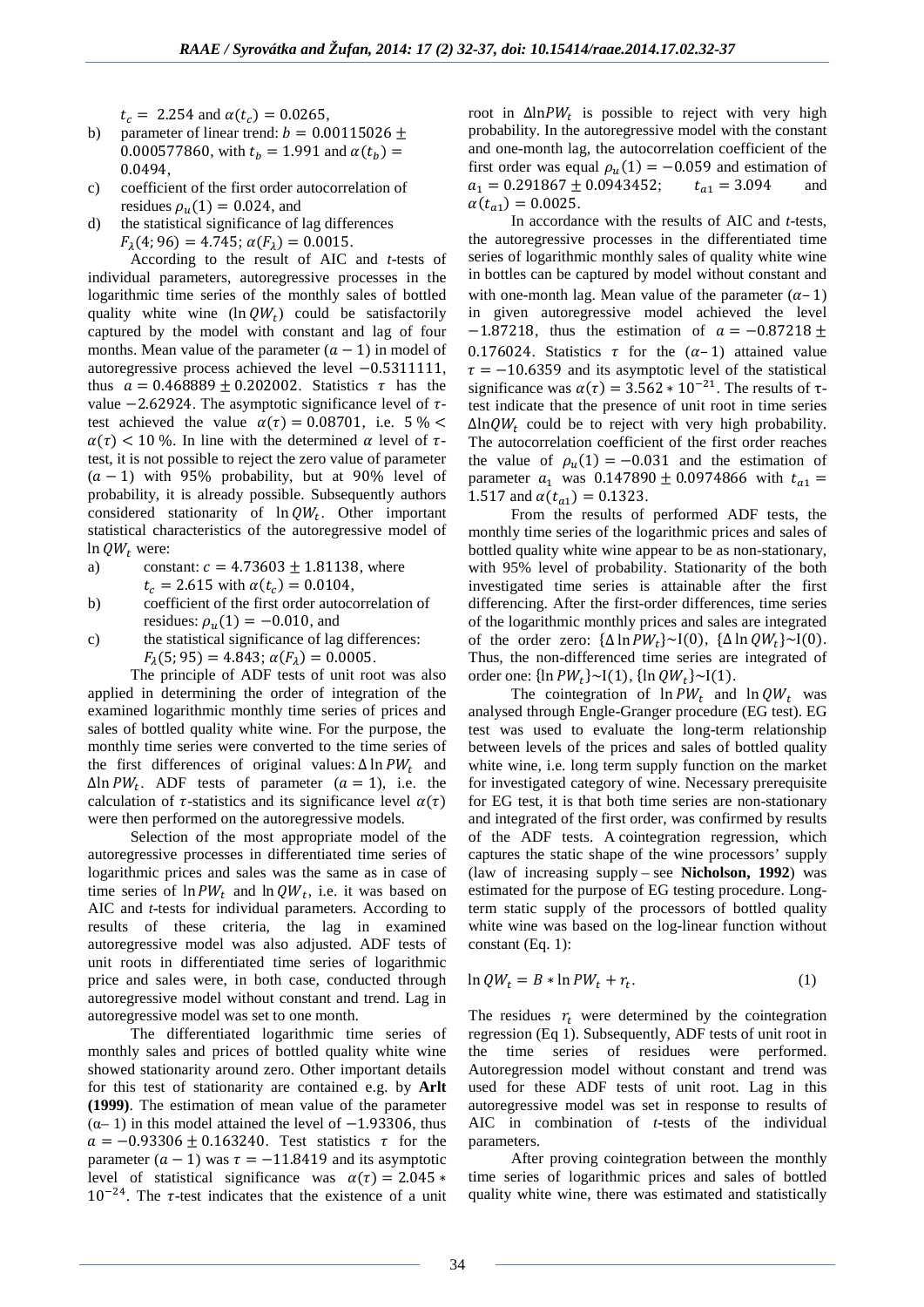verified the Error Correction Model. Lag setting of the considered variables within ECM was based on testing various forms of ADL models with one exogenous variable – the price of bottled quality white wine. When selecting a suitable ADL model, there was an emphasis on value of  $\bar{R}^2$ ,  $\rho(1)$  and AIC. The results of *t*-tests of the individual parameters were taken into account in the selection of the possible specifications of ADL models, too. In this multi-criteria evaluation, ADL model without constant and with one-month lag for the independent and dependent variables (Eq. 2):

$$
\ln QW_t = 3.8381 * \ln PW_t - 1.6291 * \ln PW_{t-1} + 0.03144 * \ln QW_{t-1}
$$
\n(2)

The model (Eq. 2) achieved  $\bar{R}^2 = 0.9905$ ,  $\rho(1) =$ 0.03255 and AIC = 279.3028. *t*-test of the parameter of logarithmic wine price without lag reached  $\alpha$ -level lower than 0.001 % (1.37 ∗ 10−8). Based on *t*-test, the parameter of logarithmic wine prices with one-month lag was statistically acceptable at 2.5% level (0.0244). *t*-test for the parameter of dependent variable with one-month lag was statistically insignificant (0.7505). In accordance with the identification of one-month lag of the independent and dependent variable in the ADL model, structure of ECM was defined (Eq.3):

$$
\Delta \ln QW_t = \beta * \Delta \ln PW_t + \gamma * r_{t-1} + u_t; r_{t-1} = \ln QW_{t-1} - B * \ln PW_{t-1}.
$$
\n(3)

OLS estimates of parameters  $β$  and  $γ$  in model (Eq.3) were computed. The standard asymptotic tests can be applied for given OLS estimates, because all the time series used for quantification of model (Eq. 3) are now stationary – see **Sims et al. (1990)**.

The values of parameters obtained within a twostep procedure of ECM estimation, can be interpreted by **Engle – Granger (1991)** or **Arlt (1999)** subsequently. Parameter B attained within static cointegration regression is a coefficient of the long-term elasticity of price-supply reactions of the producers of bottled quality white wine. On the contrary, the parameter β is a coefficient of the short-term price-supply reactions of the given producers. The parameter  $γ$  in ECM expressed the intensity of deviation correction of the short-term price-supply reactions from their long-term nature. With that, γ correction of given deviation runs in the following month.

Given that the logarithmic time series of the prices and sales of the bottled quality white wine were nonstationary with the first order integration, cointegration regression (Eq. 1) could be estimated. The computed value of parameters of the cointegration regression (Eq. 1) and basic statistical characteristics are depicted in Table 1. From statistical characteristics displayed in Table 1, it is useful to remind that the high level of determination coefficient is caused by the logarithmic transformation of original data and it cannot be overestimated. Within the analysis of cointegration between the logarithmic time series of prices and sales of the bottled quality white wine, the residues  $(r_t)$  were

determined for each month in observed period 2004– 2012. The investigation of unit root in time series of the time series of residues was carried out again through ADF tests. ADF tests were based on autoregressive model without constant and trend, and with one-month lag (Eq. 4):

$$
\Delta r_t = (a-1) * r_{t-1} + a_1 * \Delta r_{t-1} + u_t.
$$
\n(4)

The lag length in (Eq. 4) was set up again according to the minimum value of AIC and results of the *t*-tests on individual parameters. Based on OLS estimations of the mean values of parameters, the autoregressive model (Eq. 4) can be written as follows:  $\Delta r_t = -0.700242 \times r_{t-1} - 0.304082 \times \Delta r_{t-1} + u_t.$ Thus, the estimation of unit root  $\alpha$  was equal to  $0.299758 \pm 0.133378$ .  $\tau$ -statistics for test of this parameter reached the value −5.25007. The asymptotic significance level was  $\alpha(\tau) = 2.211 \times 10^{-7}$ . The autocorrelation coefficient of the first order in model (4) reached the value of 0.014.

**Table 1** Cointegration regression

| OL S<br>estimation<br>Parameter<br>$\alpha(t)$<br>$t -$<br>estimation<br>statistics<br>error<br>2.28459<br>0.0219704<br>104.0<br>в<br>2.61 |  |  |  |  |
|--------------------------------------------------------------------------------------------------------------------------------------------|--|--|--|--|
|                                                                                                                                            |  |  |  |  |
|                                                                                                                                            |  |  |  |  |
|                                                                                                                                            |  |  |  |  |
| $*10^{-109}$                                                                                                                               |  |  |  |  |
| coefficient of determination<br>adjusted coefficient of                                                                                    |  |  |  |  |
| determination                                                                                                                              |  |  |  |  |
| $R^2 = 0.990201$<br>$\overline{R}^2 = 0.990201$                                                                                            |  |  |  |  |
| <b>F</b> -statistics<br>signification level of F-test                                                                                      |  |  |  |  |
| $\alpha(F) = 2.61 * 10^{-109}$<br>$F(1; 107) = 10812.83$                                                                                   |  |  |  |  |
| autocorrelation coefficient of the<br>Durbin-Watson statistics                                                                             |  |  |  |  |
| first order                                                                                                                                |  |  |  |  |
| $\rho(1) = -0.029779$<br>$DW = 2.045061$                                                                                                   |  |  |  |  |

Source: calculation of authors

Results  $\tau$ -test implied that the null hypothesis of the presence of a unit root in time series of  $r_t$  can be rejected at relatively high level of probability (more than 1‰). Thus, we can consider stationarity of the time series of residues or the integration of order zero:  ${r_t}$  ~I(0). In other words, a linear combination of  $\ln QW_t$  and  $\ln PW_t$  gives composite time series that are integrated in the order zero. Logarithmic time series of monthly sales and monthly prices of bottled quality white wine are cointegrated in the order zero with one month lag:  $\{\ln QW_t\}$  and  $\{\ln PW_t\} \sim CI(1, 0)$ . From an economic point of view, it can be concluded that the volume of monthly sales of the Czech producers of the bottled quality white wine are in a long-term positive relationship with the level of market prices. EGcointegration test confirmed the long-term manifestations of the law of growing supply.

After having proven the cointegration between monthly time series of the price and sales of the bottled quality white wine, Error Correction Model was applied. In accordance with the results of various ADL models that included the white wine price as the only exogenous variable, and based on results of the AIC and of *t*-test on individual parameters, the specification with one-month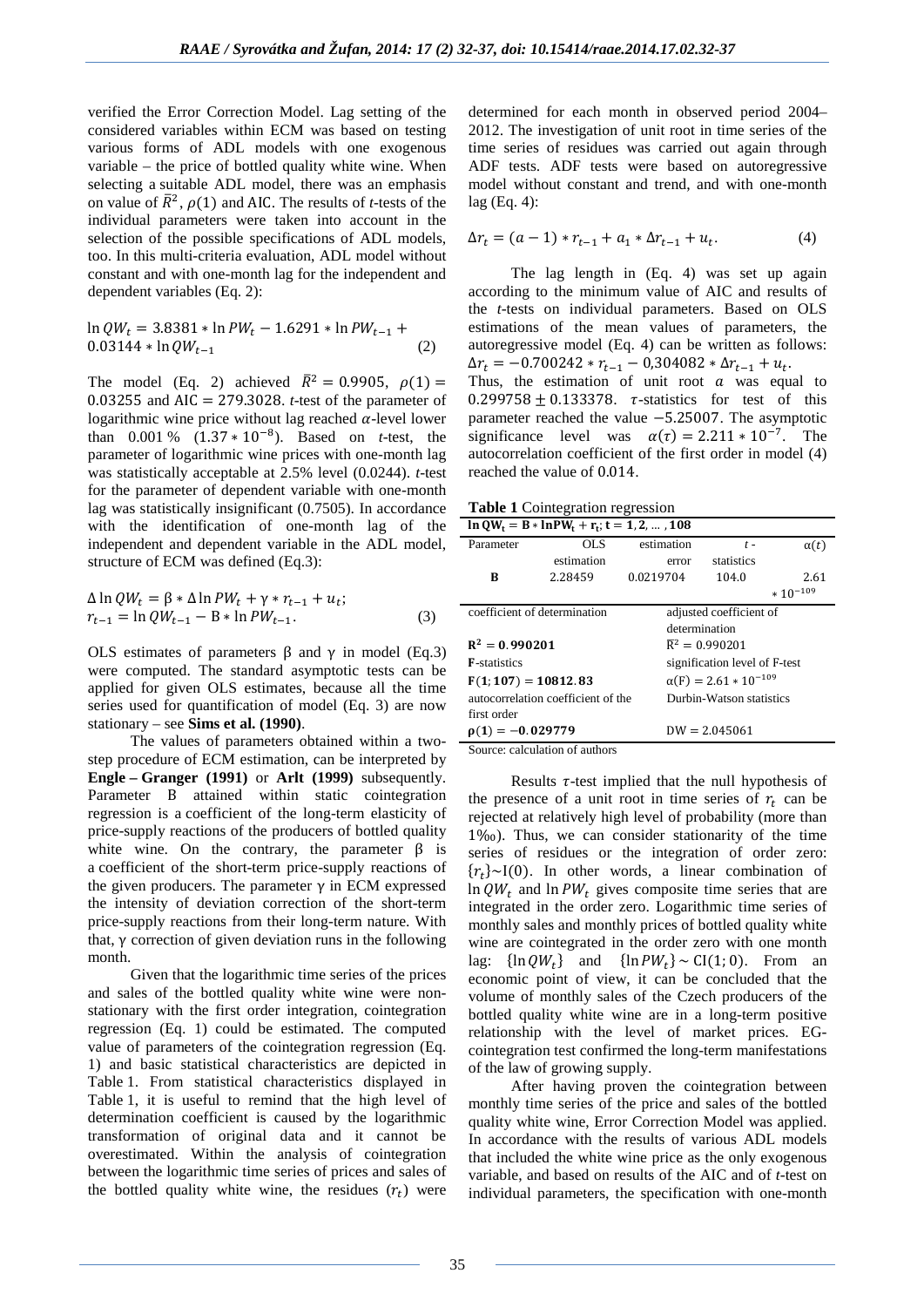lags of dependent and independent variables was chosen as an appropriate ECM (3):  $\Delta \ln QW_t = \beta * \Delta \ln PW_t +$  $\gamma * r_{t-1} + u_t; \quad r_{t-1} = \ln Q W_{t-1} - 2.28459 * \ln PW_{t-1}.$ Achieved estimates of the parameters  $\beta$  and  $\gamma$  including basic statistical characteristics are displayed in Table 2.

Based upon Table 2, it is obvious that dynamic log-linear model with member for error correction, in specification (Eq. 3):

$$
\Delta \ln QW_t = 3.83696 * \Delta \ln PW_t - 0.968774 * r_{t-1} + u_t
$$
\n(4)

shows satisfactory results of the statistical characteristics. The applied ECM (Eq. 3), where error correction is defined as the difference:

ln  $QW_{t-1}$  – 2.28459 \* ln $PW_{t-1}$ , can be considered as statistically significant.

In connection with the achieved values of the determination coefficient (Table 2), we can formulate one more important finding, namely that sales of the Czech producers of quality white wine in bottles are approximately in 63 % determined by the level of own price. However, the influence of market price of bottled quality white wine on its sales by producers is distributed into several time periods – see statistically significant one-month lag in ECM.

**Table 2** Error Correction Model

| $Δ ln QW_t = β * Δ ln PW_t + γ * r_{t-1} + u_t$ ; t = 1, 2, , 107 |                                    |                               |                          |             |  |  |
|-------------------------------------------------------------------|------------------------------------|-------------------------------|--------------------------|-------------|--|--|
| parameter                                                         | OL S                               | estimation                    | $t-$                     | $\alpha(t)$ |  |  |
|                                                                   | estimation                         | error                         | statistics               |             |  |  |
| ß                                                                 | 3.83696                            | 0.619798                      | 6.191                    | $< 0.001\%$ |  |  |
| γ                                                                 | $-0.968774$                        | 0.0981331                     | $-9.872$                 | $< 0.001\%$ |  |  |
| coefficient of determination<br>adjusted coefficient of           |                                    |                               |                          |             |  |  |
| determination                                                     |                                    |                               |                          |             |  |  |
| $R^2 = 0.627692$                                                  |                                    | $\bar{R}^2 = 0.624146$        |                          |             |  |  |
| <b>F</b> -statistics                                              |                                    | signification level of F-test |                          |             |  |  |
|                                                                   | $F(2; 105) = 88.51222$             | $\alpha(F) = 2.97 * 10^{-23}$ |                          |             |  |  |
|                                                                   | autocorrelation coefficient of the |                               | Durbin-Watson statistics |             |  |  |
| first order                                                       |                                    |                               |                          |             |  |  |
|                                                                   | $\rho(1) = -0.032054$              | $DW = 2.048636$               |                          |             |  |  |

Source: calculation of authors

From the economic point of view, the ECM (3) is also sustainable, because this regression model reflects the law of increasing supply within the long-term and also short-term (immediate) reactions of the Czech producers of the quality white wine in bottles. There is a positive long-term relationship between the monthly sales of the bottled quality white wine and price as shown by the value of B;  $B = +2.28459 > 0$ . Parameter B can also be interpreted as coefficient of long-term price elasticity of market supply of the Czech white wine producers. That means that it determines the percent changes in the Czech producer's supply on the market for the bottled quality white wine, when the market price of the quality white wine goes up by  $1\%$ . In accordance with the attained value of the parameter B it can therefore be concluded that the increase in the price per litre of bottled quality white wine by 1 % will bring the market supply growth, which will (in long-term) tend to value 2.28 %. Immediate (short-term) reactions of the Czech producers of bottled quality white wine can be

demonstrated by the positive value of parameter β;  $β = 3.83696 > 0$ . The value of β parameter can be interpreted as the coefficient of short-term price elasticity of the given market supply. In relation to the value of β parameter, it can be maintained that 1 % rise of the market price of bottled quality white wine increases immediately the supply of the Czech producers of quality white wine by 3.84 %. Based upon the demonstrated values of the price supply elasticity, we conclude that short-term price-supply reactions of the Czech producers of quality white wine are more elastic than their reactions in long-term period. That can be successfully explained by strengthening the sales of the quality white wine in bottles from producers' inventory. Based upon the parameter γ, it can be stated that short-term deviations of the price-supply reactions of Czech wine producers from its long-term trend will be diminished in the next month with the intensity of 0.968774.

The achieved estimates of the price elasticity of market supply of bottled quality white wines must be viewed in relation to the calculated determination index, which reached through the used ECM (3) the levels less than 63 %. Thus, market supply of the bottled quality white wine is evidently influenced also by other factors – other explanatory variables for ECM. These facts were already indicated in Figure 1, where the sales of bottled quality white wine in some months between 2010 and 2012 dramatically increased without significant growth of the market price. Economic theory suggests an analysis of substitution or complementary effects in market supply, for these purposes, but it is always necessary to perceive the technological context and longterm or short-term constraints for the given production. These conclusions actually open up further research questions and opportunities for further research and analysis in this field. Further research opportunities include examination of simultaneous relationship between  $PW_t$  and  $QW_t$  using VECM instead of oneequation ECM, and also performing a study of the transitory and permanent effects of the supply shocks.

### **CONCLUSIONS**

This paper focused on price elasticity of market supply of the Czech producers of quality white wine in bottles. The price-supply elasticity was analysed in the years 2004– 2012 through monthly data about price of bottled quality white wine and its sales. Price-supply reactions of the Czech producers of bottled quality white wine were evaluated within short-term and long-term period. The analysis of the price elasticity of market wine supply was based on two-step cointegration method developed by Engle and Granger (1991). The cointegration regression was determined in the first step as well as the coefficient of long-term price supply elasticity –the B parameter. Its value was estimated as 2.28459, which suggested that if the price of bottled quality white wine had been raised by 1 %, the Czech producers would have increased their sales approximately by 2.28 % in the long-term. The cointegration regression was used to construct Error Correction Model in the second step. Based upon